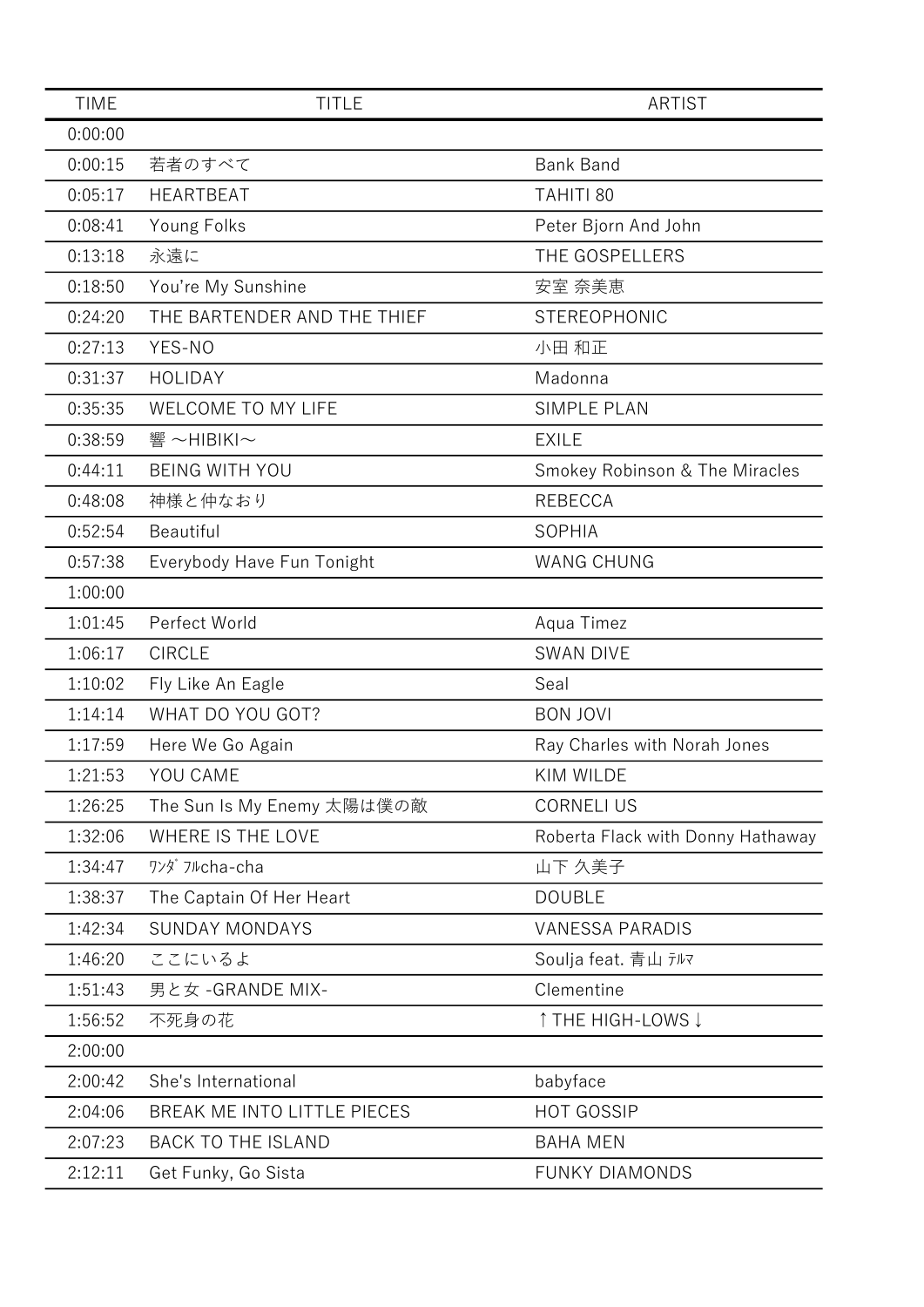| <b>TIME</b> | <b>TITLE</b>                        | <b>ARTIST</b>                                     |
|-------------|-------------------------------------|---------------------------------------------------|
| 2:15:16     | LET IT GO                           | <b>SCATMAN JOHN</b>                               |
| 2:18:53     | HOTEL CALIFORNIA                    | AL.B.SURE!                                        |
| 2:24:37     | ノクターン                               | 平原 綾香                                             |
| 2:29:17     | The Power of Smile                  | <b>KOKIA</b>                                      |
| 2:33:21     | THE CHRISTMAS SONG                  | SWV                                               |
| 2:37:47     | <b>SUICIDE DREIVE</b>               | THE SEAHORSES                                     |
| 2:41:17     | YOU ARE NOT ALONE                   | MICHAEL JACKSON                                   |
| 2:46:57     | OOH YEAH                            | K-Ci & JoJo                                       |
| 2:50:17     | 風にさらわれて                             | 玉置 浩二                                             |
| 2:53:39     | <b>CANADIAN ROSE</b>                | <b>BLUES TRAVELER</b>                             |
| 2:58:07     | Keeps Me Comin'                     | Dakota Moon                                       |
| 3:00:00     |                                     |                                                   |
| 3:02:30     | <b>GONE IN THE SMOKE</b>            | <b>ATOMIC SWING</b>                               |
| 3:05:49     | <b>MONKEY MAGIC</b>                 | ゴダイゴ                                              |
| 3:09:34     | Give It To Me                       | Timbaland feat. Nelly Furtado & Justin Timberlake |
| 3:13:02     | <b>GOOD VIBRATIONS</b>              | Timbaland feat. Ne                                |
| 3:16:38     | Pump It                             | <b>Black Eyed Peas</b>                            |
| 3:20:12     | True Love                           | Patti Austin duet with David Pack                 |
| 3:23:59     | <b>SLY</b>                          | RIP SLYME                                         |
| 3:28:12     | <b>BELIEVE IN YOU</b>               | AMANDA MARSHALL                                   |
| 3:32:35     | <b>STEADY</b>                       | <b>SPEED</b>                                      |
| 3:37:51     | <b>5 COLOURS IN HER HAIR</b>        | McFLY                                             |
| 3:40:48     | Me, Myself & I                      | Beyonce                                           |
| 3:44:43     | DANCE WITH ME                       | ORLEANS                                           |
| 3:48:00     | THIS MASQUERADE                     | <b>CARPENTERS</b>                                 |
| 3:52:45     | DON'T CHANGE YOUR PLANS             | <b>BEN FOLDS FIVE</b>                             |
| 4:00:00     |                                     |                                                   |
| 4:01:12     | <b>DANKE SCHOEN</b>                 | noon                                              |
| 4:04:07     | The First Time Ever I Saw Your Face | <b>AARON NEVILLE</b>                              |
| 4:08:09     | <b>Catch The Wave</b>               | Def Tech                                          |
| 4:12:29     | orbit-3                             | m-flo                                             |
| 4:17:16     | Together                            | Monkey Majik                                      |
| 4:21:29     | Sentimental Journey                 | 小野 リサ                                             |
| 4:26:09     | だいじょうぶ I'M ALL RIGHT                | <b>KAN</b>                                        |
| 4:30:12     | Never Gonna Cry!                    | <b>MISIA</b>                                      |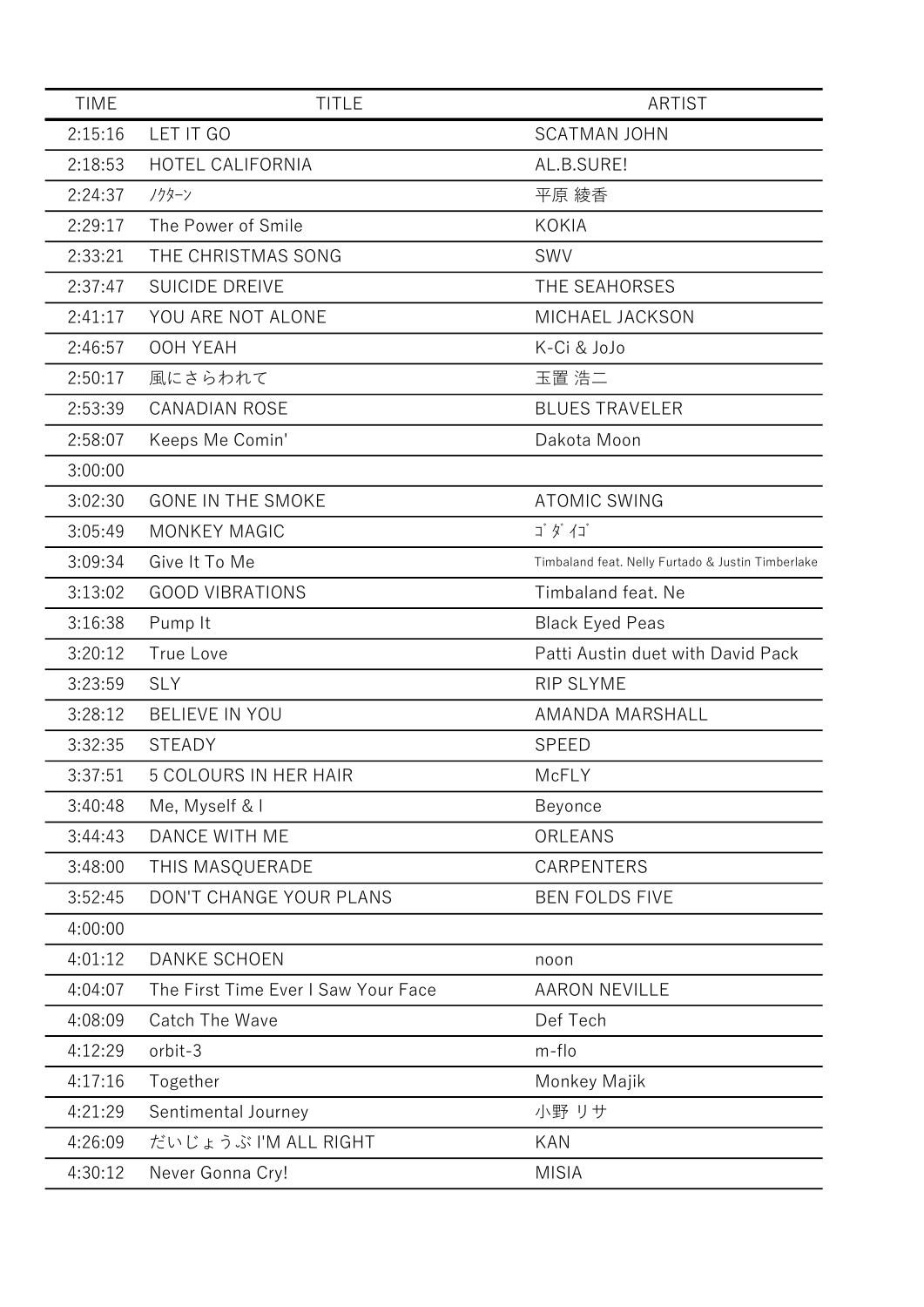| <b>TIME</b> | <b>TITLE</b>                 | <b>ARTIST</b>                                   |
|-------------|------------------------------|-------------------------------------------------|
| 4:36:07     | <b>LIGHTS</b>                | <b>JOURNEY</b>                                  |
| 4:39:16     | 希望の橋                         | Vo Vo Tau                                       |
| 4:43:42     | 裸 ~Nude~                     | Vo Vo Tau                                       |
| 4:47:29     | IF YOU ASKED ME TO           | <b>CELINE DION</b>                              |
| 4:51:18     | Hold Me                      | Ebba Forsberg                                   |
| 4:55:09     | <b>I FEEL THE EARTH MOVE</b> | <b>CAROLE KING</b>                              |
| 4:58:06     | Try Boy, Try Girl            | 前田 亘輝                                           |
| 5:00:00     |                              |                                                 |
| 5:00:00     | Boys And Girls               | Tony Toni Tone (Rap By AMG)                     |
| 5:03:26     | Young Floks                  | Peter Bjorn And John                            |
| 5:08:03     | ノクターン                        | 平原 綾香                                           |
| 5:12:43     | How High The Moon            | 小林 桂                                            |
| 5:15:08     | Heartbreak Hotel             | Whitney Houston feat. Faith Evans & Kelly Price |
| 5:19:38     | GOODY GOODY                  | LISETTE MELENDEZ                                |
| 5:24:51     | Monkey See, Monkey Do        | <b>Big Mountain</b>                             |
| 5:28:55     | That's What Friends Are For  | Dionne Warwick with Friends                     |
| 5:33:08     | Day Job                      | Sunshine State                                  |
| 5:35:58     | Back To The Island           | Baha Men                                        |
| 5:40:46     | 愛の火・3つ・オレンジ                  | Chara + Yuki                                    |
| 5:45:28     | 風にさらわれて                      | 玉置 浩二                                           |
| 5:48:50     | Save Tonight                 | Eagle-Eye Cherry                                |
| 5:52:31     | Try Boy, Try Girl            | 前田 亘輝                                           |
| 5:58:19     | To Love Once Again           | Solid Harmony                                   |
| 6:00:00     |                              |                                                 |
| 6:00:14     | Woman From Tokyo             | Deep Purple                                     |
| 6:05:59     | Believe In You               | Amanda Marshall                                 |
| 6:10:22     | Canadian Rose                | <b>Bluse Traveler</b>                           |
| 6:14:50     | Easy Lover                   | PHILIP BAILEY with PHIL COLLINS                 |
| 6:19:45     | As Long As You Love Me       | <b>Backstreet Boys</b>                          |
| 6:23:25     | All In Good Time             | The Whispers                                    |
| 6:27:31     | Candy In The Sun             | Swirl 360                                       |
| 6:31:34     | 淡い花色                         | 古内 東子                                           |
| 6:36:49     | 人生の扉                         | 竹内 まりや                                          |
| 6:42:33     | Twisted                      | Skunk Anansie                                   |
| 6:46:43     | 蒼く 優しく                       | コブクロ                                            |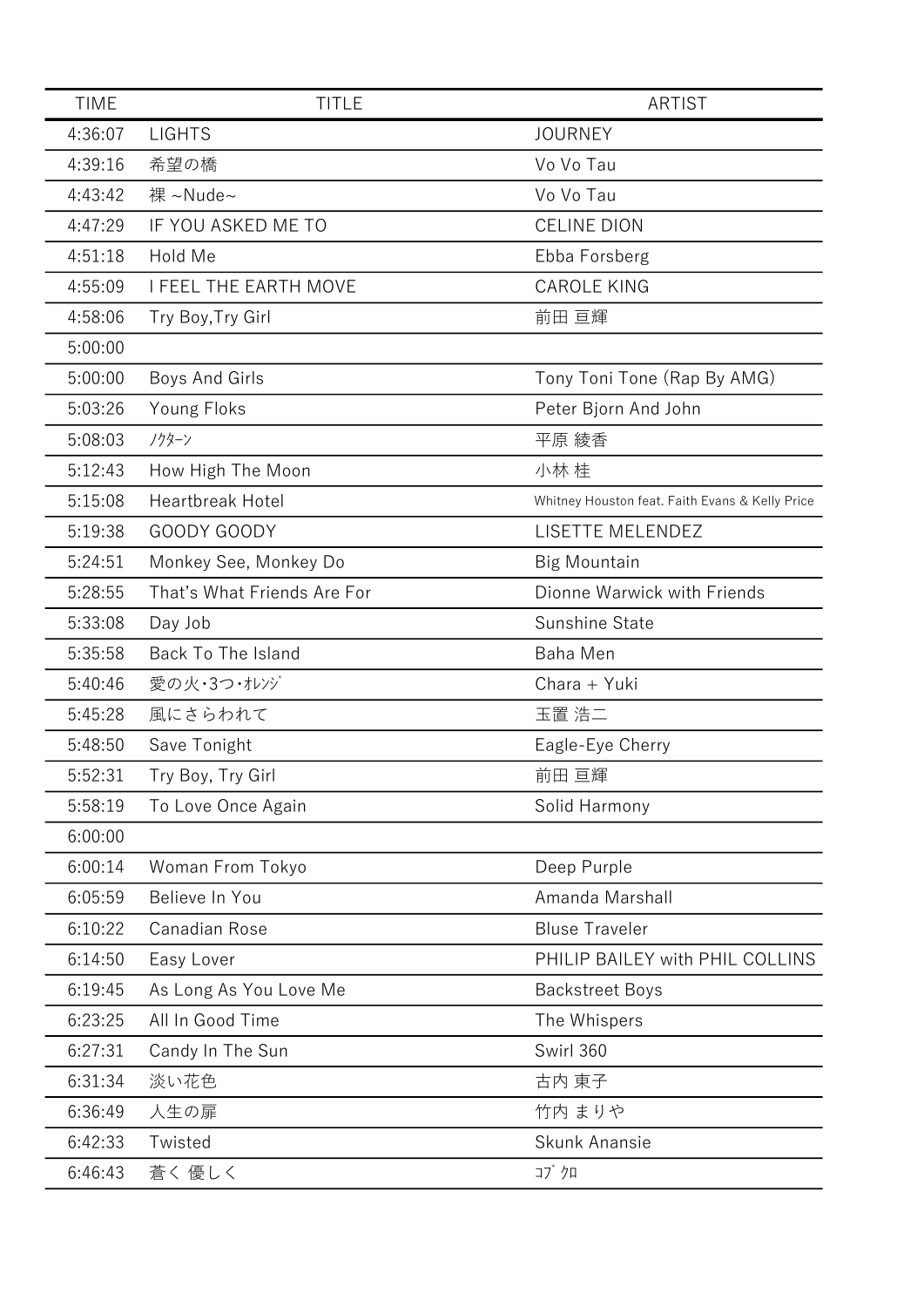| <b>TIME</b> | <b>TITLE</b>                | <b>ARTIST</b>                                 |
|-------------|-----------------------------|-----------------------------------------------|
| 6:52:08     | うさぎの唄                       | 原 由子                                          |
| 6:55:44     | I RAN                       | <b>FLOCK OF SEAGULLS</b>                      |
| 7:00:00     |                             |                                               |
| 7:02:06     | A Groovy Kind Of Love       | <b>Phil Collins</b>                           |
| 7:05:31     | 素直なまま                       | 中島 美嘉                                         |
| 7:11:13     | Positivity                  | Suede                                         |
| 7:14:06     | Party In The U.S.A.         | Miley Cyrus                                   |
| 7:17:37     | 君がくれたもの                     | <b>HOME MADE 家族</b>                           |
| 7:22:13     | LIFE AFTER YOU              | <b>DAUGHTRY</b>                               |
| 7:25:55     | Vogue                       | Madonna                                       |
| 7:31:12     | Movin' Out (Anthony's Song) | <b>Billy Joel</b>                             |
| 7:35:00     | KICKS!                      | THE BAWDIES                                   |
| 7:38:34     | <b>ALL NIGHT LONG</b>       | <b>Buckcherry</b>                             |
| 7:42:46     | Someone To Love             | Yasmine Garbi                                 |
| 7:47:18     | Happy People                | Yorgos                                        |
| 7:51:38     | メモリー・バンド                    | 東京スカバラダイスオーケストラ                               |
| 7:55:32     | Help Me                     | Nick Carter                                   |
| 8:00:00     |                             |                                               |
| 8:02:05     | <b>BEAUTIFUL</b>            | AKON feat. Colbu O'Donis & Kardinal Offishall |
| 8:07:17     | <b>BLACK DIAMOND</b>        | DOUBLE & 安室 奈美恵                               |
| 8:11:40     | Movin'On Up                 | <b>Primal Scream</b>                          |
| 8:15:13     | Hit Me With Your Best Shot  | Pat Benatar                                   |
| 8:18:13     | 蝶々結び                        | Aimer                                         |
| 8:23:14     | Desperado                   | <b>DIANA KRALL</b>                            |
| 8:27:00     | Only In My Dreams           | Debbie Gibson                                 |
| 8:30:42     | Even The Nights Are Better  | Air Supply                                    |
| 8:34:58     | 三つ葉のクローバー                   | バ バ コブ                                        |
| 8:39:24     | On My Mind                  | Ellie Goulding                                |
| 8:43:14     | Who Are You?                | Eternal                                       |
| 8:46:27     | <b>Little Miracles</b>      | Luther Vandross                               |
| 8:51:23     | ランデヴー                       | YUKI                                          |
| 8:55:27     | I Like It Like That         | Hot Chelle Rae feat. New Boyz                 |
| 9:00:00     |                             |                                               |
| 9:03:30     | Careless Whisper            | <b>GEORGE MICHAEL</b>                         |
| 9:08:24     | たしかなこと                      | ウルフルズ                                         |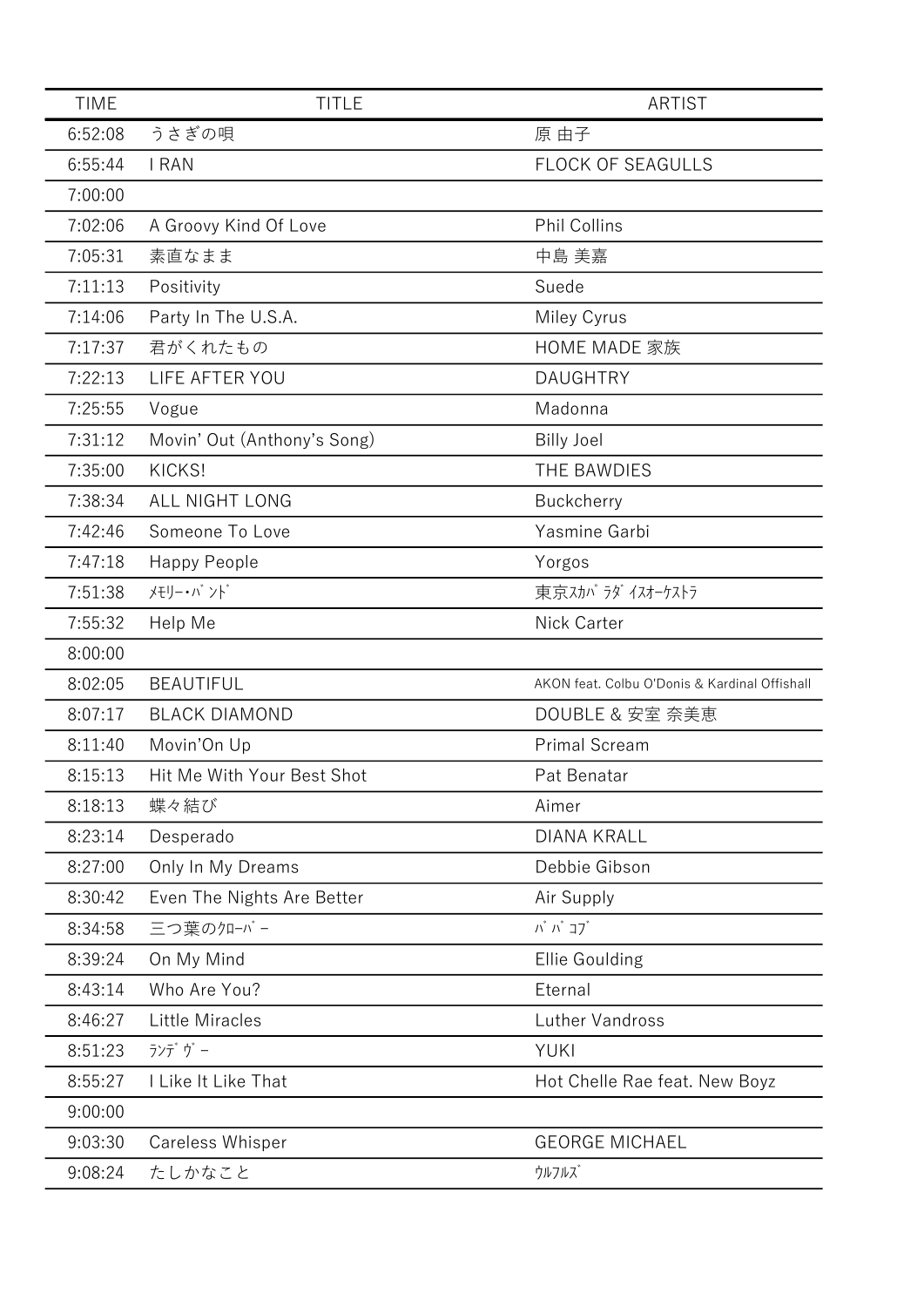| <b>TIME</b> | <b>TITLE</b>           | <b>ARTIST</b>               |
|-------------|------------------------|-----------------------------|
| 9:12:27     | <b>SLIVER</b>          | <b>NIRVANA</b>              |
| 9:14:37     | $U + Ur$ Hand          | P!NK                        |
| 9:18:17     | さよならは 言わない             | 小田 和正                       |
| 9:22:58     | <b>BIG LOVE</b>        | Simply Red                  |
| 9:27:21     | Too Hood               | MONICA feta. Jermaine Dupri |
| 9:31:23     | Love's Gonna Find Us   | Fatima Rainey               |
| 9:35:30     | <b>REVOLVER</b>        | 植田 真梨恵                      |
| 9:38:31     | <b>GET NICE!</b>       | ZEBRAHEAD                   |
| 9:42:13     | Rhythm Divine          | Enrique Iglesias            |
| 9:45:41     | Calender Girl          | Neil Sedaka                 |
| 9:48:33     | 好き                     | 西野カナ                        |
| 9:54:50     | <b>TAKE MY TIME</b>    | JuniorSenior                |
| 12:40:00    |                        |                             |
| 12:40:27    | Go Let It Out          | Oasis                       |
| 12:44:57    | ミックスナッツ                | Official髭男dism              |
| 12:48:37    | THE ONLY THING MISSIN' | ARETHA FRANKLIN             |
| 12:51:44    | Let You Be Right       | Meghan Trainor              |
| 12:54:57    | <b>FLY</b>             | Eric Martin                 |
| 13:00:00    |                        |                             |
| 13:00:15    | Your Love Is King      | Sade                        |
| 13:03:52    | Headsprung             | LL Cool J                   |
| 13:07:55    | スターマーカー                | KANA-BOON                   |
| 13:11:26    | Without You            | Van Halen                   |
| 13:18:05    | スパ イス                  | 東京カランコロン                    |
| 13:22:14    | M.O.R.                 | Blur                        |
| 13:25:42    | These Dreams           | Heart                       |
| 16:00:00    |                        |                             |
| 16:00:14    | I'm With You           | Avril Lavigne               |
| 16:03:58    | 声                      | 森山 直太朗                      |
| 16:09:59    | Because Of You         | Ne-Yo                       |
| 16:13:44    | On The Radio           | Donna Summer                |
| 16:19:38    | <b>BELIEVE</b>         | 加藤ミリヤ×清水翔太                  |
| 16:23:54    | Believe It             | PARTYNEXTDOOR feat. Rihanna |
| 16:27:06    | Who Let The Dogs Out   | <b>Baha Men</b>             |
| 16:33:01    | Roxanne'97             | Sting & The Police          |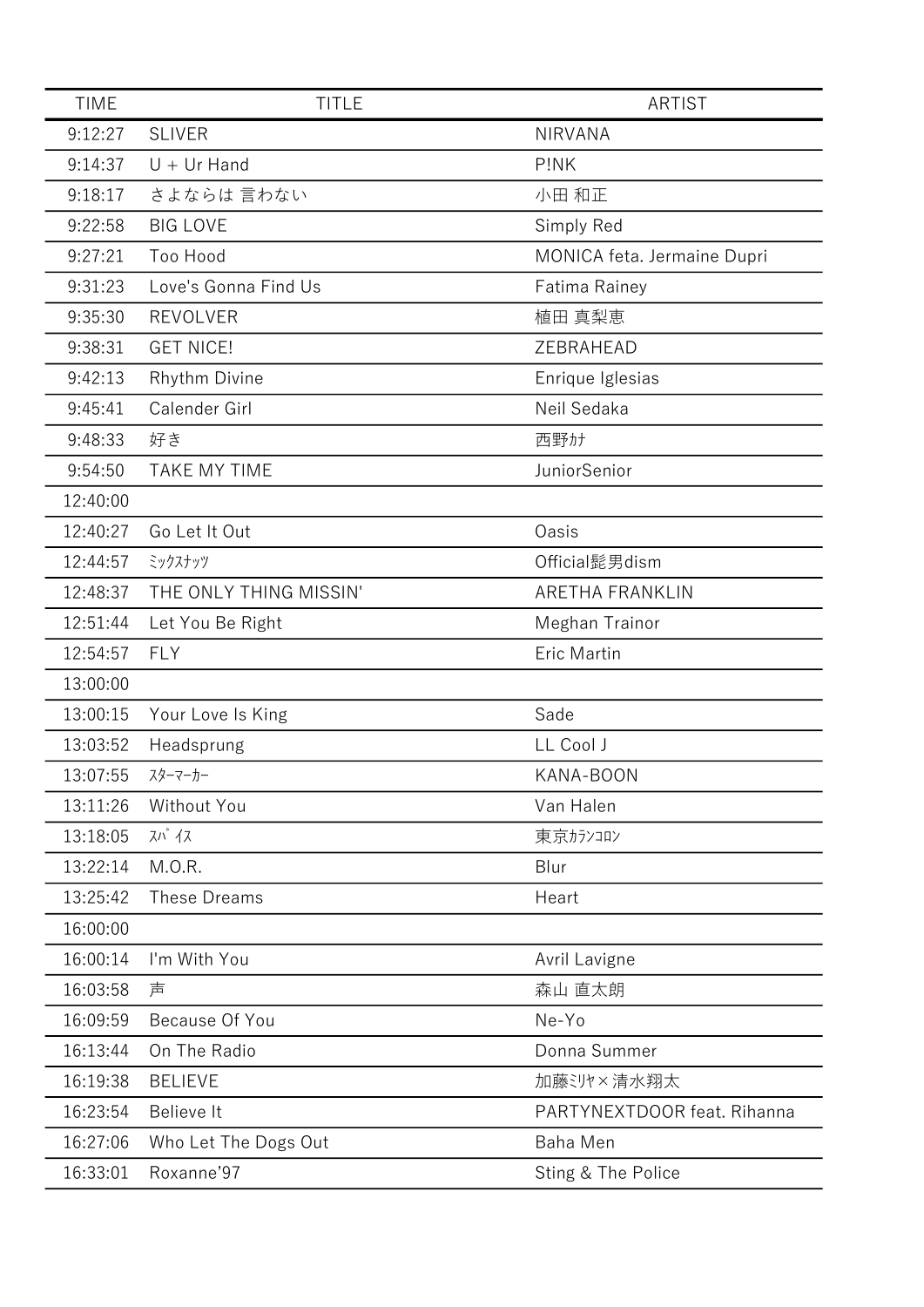| <b>TIME</b> | <b>TITLE</b>               | <b>ARTIST</b>                         |
|-------------|----------------------------|---------------------------------------|
| 16:37:32    | センチメートル                    | the peggies                           |
| 16:41:34    | All Cried Out              | Lisa Lisa & Cult Jam                  |
| 16:46:15    | My Love                    | Westlife                              |
| 16:50:14    | 希望の唄                       | <b>FUNKY MONKEY BABYS</b>             |
| 16:54:39    | Under Your Skin            | Luscious Jackson                      |
| 19:10:00    |                            |                                       |
| 19:10:35    | A Perfect Day Elise        | PJ Harvey                             |
| 19:13:38    | 10,000 Hours               | Dan + Shay & Justin Bieber            |
| 19:16:34    | REFLECTION feat. 中村 佳穂     | tofubeats                             |
| 19:21:27    | Sunday Afternoon           | Bobby Brown                           |
| 19:26:31    | I Do                       | Lisa Loeb                             |
| 19:31:11    | <b>STOP ME</b>             | Mark Ronson feat. Daniel Merriweather |
| 19:35:01    | Dance With You             | OKAMOTO'S                             |
| 19:39:40    | Crank That (Soulja Boy)    | Soulja Boy                            |
| 19:43:22    | Oh baby                    | Rhianna                               |
| 19:47:18    | FOR ALL MY LADIES          | Soulhead                              |
| 19:51:27    | I Wanna Luv You            | Akon feat. Snoop Dogg                 |
| 19:55:32    | Somethin' About You        | Deni Hines                            |
| 20:00:00    |                            |                                       |
| 20:00:15    | Forget Me Nots             | Patrice Rushen                        |
| 20:04:53    | <b>NEW LOOK</b>            | 安室 奈美恵                                |
| 20:08:58    | LET'S STAY TOGETHER        | <b>SEAL</b>                           |
| 20:12:37    | 人間交差点                      | <b>RHYMESTER</b>                      |
| 20:16:30    | Waterfalls                 | <b>TLC</b>                            |
| 20:21:22    | <b>Happy Gathering Day</b> | 山下 達郎                                 |
| 20:26:08    | AMERICA                    | <b>RAZORLIGHT</b>                     |
| 20:31:11    | Just A Kiss                | Lady Antebellum                       |
| 20:34:47    | クロノスタシス                    | <b>BUMP OF CHICKEN</b>                |
| 20:40:46    | One Night                  | Joey McIntyre                         |
| 20:44:39    | Forever My Lady            | Jodeci                                |
| 20:50:14    | 赤いブ ランコ                    | <b>PUFFY</b>                          |
| 20:54:00    | Now You're Not Here        | Swing Out Sister                      |
| 21:00:00    |                            |                                       |
| 21:00:15    | <b>BLOW MY WHISTLE</b>     | HIKARU UTADA feat. FOXY BRIWN         |
| 21:04:14    | yet                        | clammbon                              |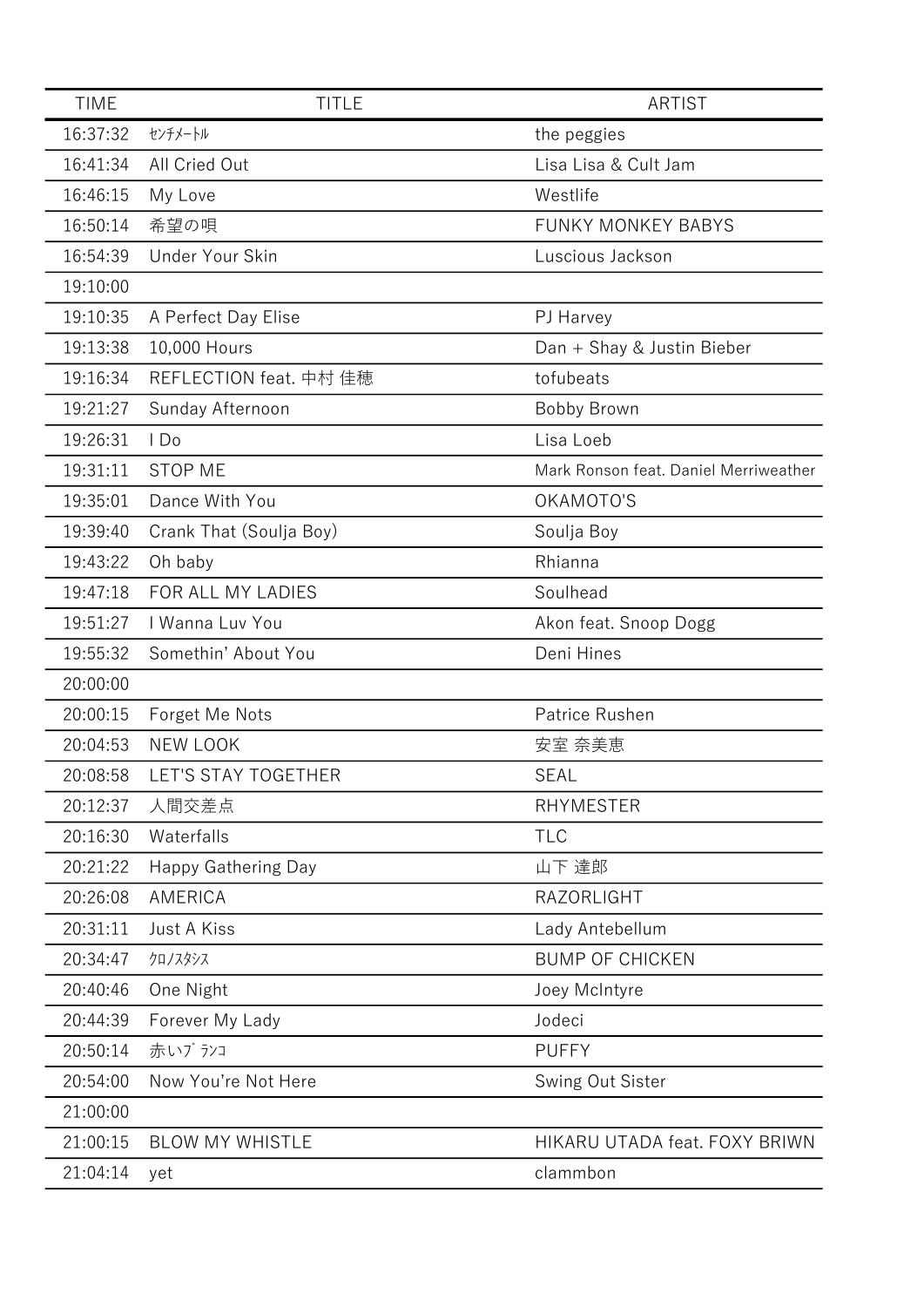| <b>TIME</b> | <b>TITLE</b>                                                            | <b>ARTIST</b>                   |
|-------------|-------------------------------------------------------------------------|---------------------------------|
| 21:08:48    | Lil Freak                                                               | Usher feat. Nicki Minaj         |
| 21:12:41    | I WANNA BE YOUR MAN                                                     | <b>Chaka Demus &amp; Pliers</b> |
| 21:16:30    | 光のブルース                                                                  | bonobos                         |
| 21:20:39    | Decode                                                                  | Paramore                        |
| 21:25:07    | Mr. Writer                                                              | stereophonics                   |
| 21:31:10    | Sorry For The Stupid Things                                             | Babyface                        |
| 21:35:19    | Don't Let Go (Love)                                                     | En Vogue                        |
| 21:40:23    | 퍼사ビ -ト                                                                  | ザ・クロマニヨンズ                       |
| 21:43:53    | (She's) Sexy And 17                                                     | <b>Stray Cats</b>               |
| 21:47:14    | 君住む街角 (On The Street Where You Live)                                    | 竹内 まりや                          |
| 21:50:05    | Somethin' Special                                                       | Quincy Jones                    |
| 21:53:50    | By Your Side                                                            | Zhane                           |
| 21:58:27    | Venice Beech                                                            | Peter White                     |
| 22:00:00    |                                                                         |                                 |
| 22:00:15    | Twister                                                                 | <b>MARIAH CAREY</b>             |
| 22:02:33    | 翼                                                                       | 平原 綾香                           |
| 22:07:45    | <b>Bleed It Out</b>                                                     | Linkin Park                     |
| 22:10:26    | Dopeness $(\overrightarrow{r} - \overrightarrow{r} \overrightarrow{x})$ | <b>Black Eyed Peas feat. CL</b> |
| 22:15:14    | 踵で愛を打ち鳴らせ                                                               | <b>ASIAN KUNG-FU GENERATION</b> |
| 22:19:35    | THE CENTRE OF THE HEART                                                 | <b>ROXETTE</b>                  |
| 22:23:14    | LAYLA                                                                   | Derek & The Dominos             |
| 22:31:11    | Guess Who's Back                                                        | Rakim                           |
| 22:35:01    | If It Isn't Love                                                        | New Edition                     |
| 22:40:27    | Indigo Waltz (Live version)                                             | <b>MISIA</b>                    |
| 22:45:20    | Rush Rush                                                               | PAULA ABDUL                     |
| 22:50:20    | Masquerade                                                              | <b>TRF</b>                      |
| 22:55:38    | Goin' Back To China                                                     | Diesel                          |
| 23:00:00    |                                                                         |                                 |
| 23:00:15    | Anticonformity                                                          | <b>Krystal Meyers</b>           |
| 23:03:15    | Jump                                                                    | Van Halen                       |
| 23:07:21    | アンダンテ                                                                   | 矢井田 瞳                           |
| 23:10:50    | <b>Falls Apart</b>                                                      | Sugar Ray                       |
| 23:15:06    | こいのうた                                                                   | Go! Go! 7188                    |
| 23:20:56    | I Know                                                                  | Fiona Apple                     |
| 23:26:08    | SHOUT TO THE TOP                                                        | THE STYLE COUNCIL               |